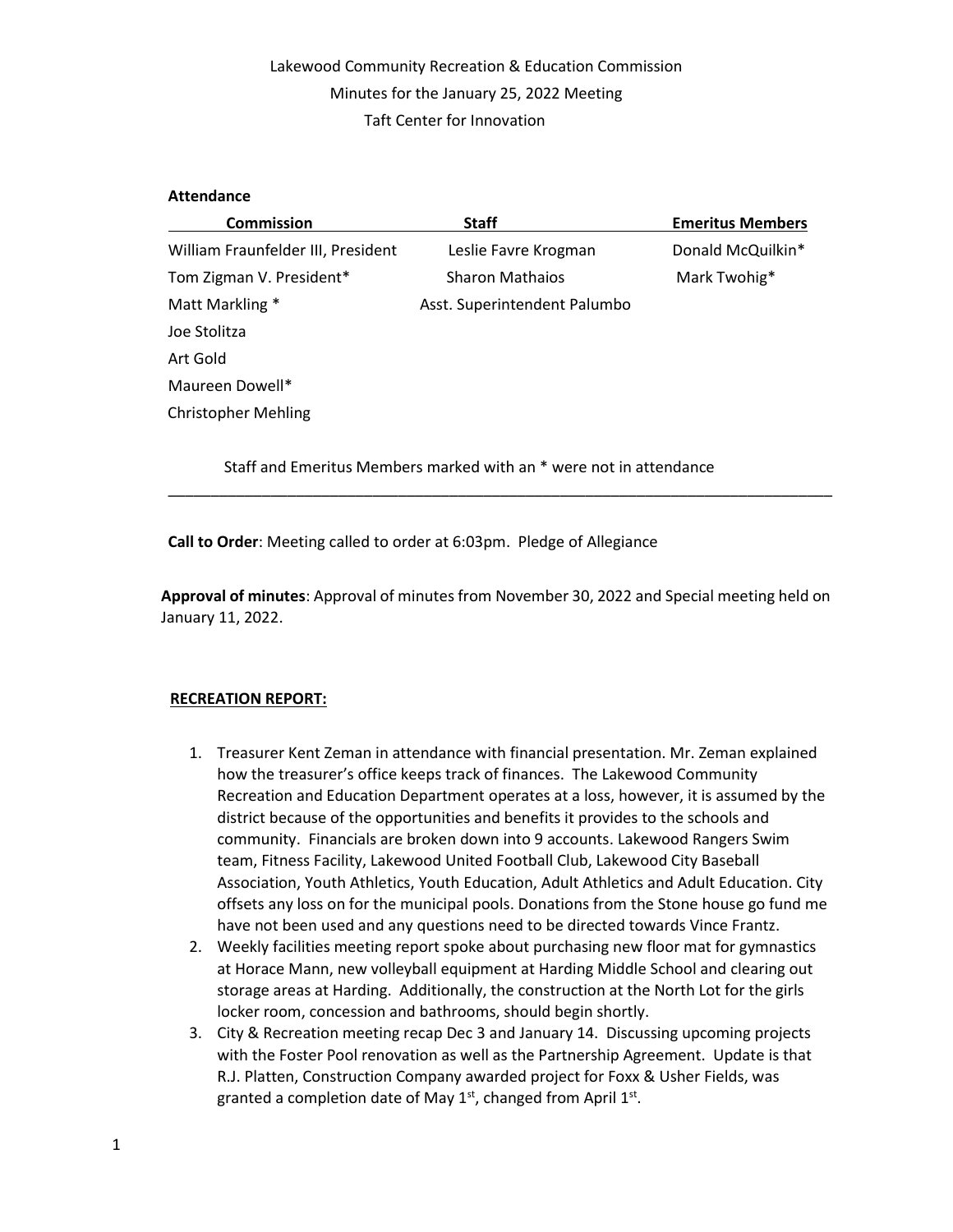Lakewood Community Recreation & Education Commission Minutes for the January 25, 2022 Meeting Taft Center for Innovation

4. Current and upcoming programming report was provided by Coordinator Favre Krogman with updates on the current youth and adult basketball seasons, youth volleyball open gyms, youth and adult activities participation numbers, new pickleball program. New Recreation Department booklet is coming out in March which will cover summer camps, educational programs, aquatic activities and athletics.

## **OLD BUSINESS:**

## **NEW BUSINESS:**

Superintendent Mrs. Maggie Niedzwiecki would like to share that Mr. Russ Bennet was brought in to do a study of Recreation and Athletic departments. How can we improve and grow. Job will be posted from results and feedback during these meetings.

C.R.E.C. discussed formulating swim commission consisting of three members to address within a calendar year issues within the department focused on swim programming or opportunities we can explore.

## **COMMUNICATION/PUBLIC COMMENTS**

Mr. Bob Sedlak in attendance has extensive back ground in swimming. He would like to be on the pool committee. Mr. Sedlak would like to start a middle school swim team. Large swim meet at LHS pool in December for middle school with no Lakewood middle school team to participate. Would like to see improvement on communications about the new pool design.

**Adjournment**: Meeting adjourned 7:28 pm.

Next CREC meeting February 22, 2022